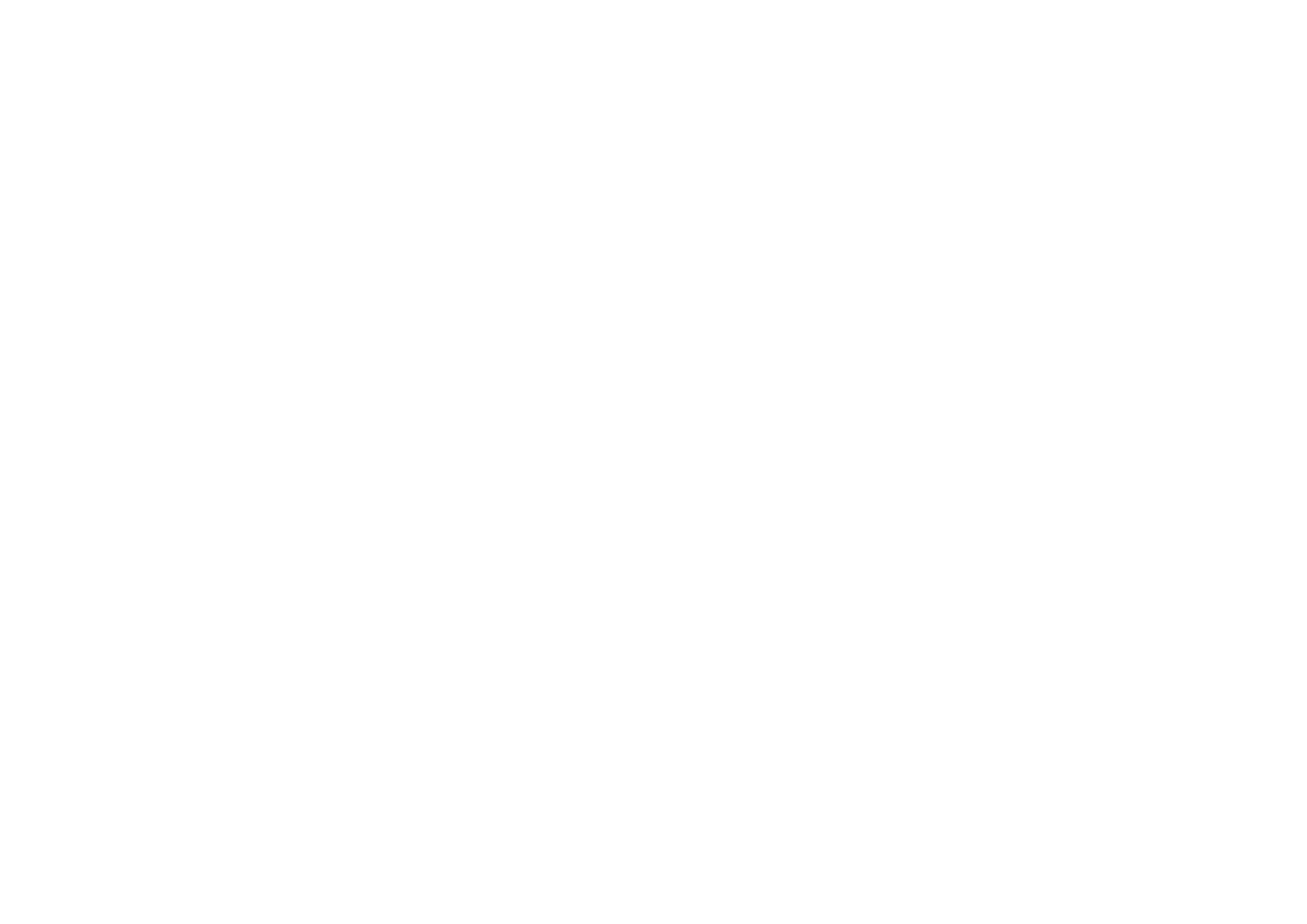## LIST OF DISEASES ASSESSED BY G-MENDELIOME CES PANEL

ndeliome Clinical Exome Panel : Standard / Expanded

| Category      | <b>Related Diseases</b>                   |                           | Carbohydrate disorders                                                 |
|---------------|-------------------------------------------|---------------------------|------------------------------------------------------------------------|
|               | Aortopathy and connetive tissue disorders |                           | Congenital disorders of glycosylation                                  |
|               | Arrhythmia                                |                           | Creatine biosynthesis disorders<br>Fatty acid oxidation defects        |
|               | Cardiomyopathy                            |                           | Lipodystrophy                                                          |
|               | Congenital heart defect                   | <b>Metabolism</b>         | Lysosomal storage disorders                                            |
| Cardiology    | Dyslipidemia                              |                           | Organic acidemias                                                      |
|               | Other cardiovascular disease              |                           | Peroxisomal disorders                                                  |
|               |                                           |                           | Porphyria                                                              |
|               | Pulmonary hypertension                    |                           | Purine/Pyrimidine metabolism disorders                                 |
|               | Adams-Oliver syndrome                     |                           | Pyruvate metabolism and tricarboxylic acid cycle defects               |
|               | Albinism                                  |                           | Urea cycle disorders<br>Bartter syndrome                               |
|               | Cardiofaciocutaneous syndrome             |                           | Ciliopathies                                                           |
|               | Cutis laxa                                |                           | Diabetes insipidus                                                     |
|               | Dyskeratosis congenita                    |                           | Hemolytic uremic syndrome                                              |
|               | Ectodermal dysplasia                      |                           | Hypokalemia                                                            |
|               | Ehlers-Danlos syndrome                    | Nephrology                | Hypomagnesemia                                                         |
|               | Epidermolysis bullosa                     |                           | Hypophosphatemic rickets                                               |
|               | Hereditary acrodermatitis enteropathica   |                           | Nephrolithiasis                                                        |
| Dermatology   | Hermansky-Pudlak syndrome                 |                           | Nephrotic syndrome/Focal glomerulonephrosis<br>Pseudohypoaldosteronism |
|               | Hypotrichosis                             |                           | Renal malformation                                                     |
|               | Ichthyosis                                |                           | Renal tubular acidosis                                                 |
|               | Neurofibromatosis                         |                           | Autism                                                                 |
|               |                                           |                           | Movement disorders                                                     |
|               | Pachyonychia congenita                    | Neurology                 | Neurodegenerative disorders                                            |
|               | Palmoplantar keratoderma                  |                           | Neuromuscular disorders                                                |
|               | Progeria and Progeroid Syndromes          |                           | Neuropathies and related disorders                                     |
|               | Skin cancer                               |                           | Seizures and Brain abnormalities<br>Breast and gynecological cancer    |
|               | Tuberous sclerosis                        |                           | Colorectal cancer                                                      |
|               | Waardenburg syndrome                      |                           | Endocrine cancer                                                       |
|               | Xeroderma pigmentosum                     |                           | Gastrointestinal cancer                                                |
| Endocrinology | Adrenal hyperplasia                       |                           | Hematologic malignancy                                                 |
|               | Diabetes                                  | Oncology                  | Lung cancer                                                            |
|               | Hyperinsulinism                           |                           | Nervous system/brain cancer                                            |
|               | Hyperparathyroidism                       |                           | Pancreatic cancer                                                      |
|               | Hypothyroidism                            |                           | Prostate cancer<br>Renal cancer                                        |
|               | Kallmann syndrome                         |                           | Sarcoma                                                                |
|               | Multiple endocrine neoplasia              |                           | Skin cance                                                             |
|               | Obesity                                   |                           | Abinism                                                                |
|               |                                           |                           | Cataract/Ectopia lentis                                                |
|               | Pancreatitis                              |                           | Corneal dystrophy                                                      |
|               | Premature ovarian failure                 |                           | Glaucoma                                                               |
|               | Hearing loss                              | Ophthalmology             | Microphthalmia/Anophthalmia                                            |
| GI/Hepatology | Choletsasis                               |                           | Nystagmus<br>Ophthalmoplegia/Oculomotor apraxia                        |
|               | Congenital diarrhea                       |                           | Optic atrophy                                                          |
|               | Congenital hepatic fibrosis               |                           | Retinal dystrophy                                                      |
|               | Gastrointestinal atresia                  |                           | Retinoblastoma                                                         |
|               | Hirschsprung disease                      |                           | Bronchiectasis                                                         |
|               | Polycystic liver disease                  |                           | Central hypoventilation/Apnea                                          |
| Hematology    | Anemia                                    |                           | Cystic fibrosis                                                        |
|               | Bleeding&Thrombotic disorder              | Pulmonology               | Cystic lung disease                                                    |
|               | Bone marrow failure                       |                           | Hermansky-Pudlak syndrome                                              |
|               | Congenital neutropenia                    |                           | Interstitial lung disease<br>Primary ciliary dyskinesia                |
|               |                                           |                           | Surfactant dysfunction                                                 |
|               | Hemochromatosis                           |                           | Amelogenesis imperfecta                                                |
| Immunology    | RBC membrane disorder                     |                           | Arthrogryposes                                                         |
|               | Antibody deficiencies                     |                           | Cleft lip palate                                                       |
|               | Autoinflammatory disorders                |                           | Craniosynostosis                                                       |
|               | Combined T/B cell deficiencies            | <b>Skeletal disorders</b> | Exostosis                                                              |
|               | Complement deficiencies                   |                           | Facial dysostosis                                                      |
|               | Defects in intrinsic and innate immunity  |                           | Macrocephaly/Overgrowth syndrome                                       |
|               | Immune dysregulation                      |                           | Osteopetrosis<br>Short stature syndrome                                |
|               | Phagocytic defects                        |                           | Skeletal dysplasia                                                     |
|               |                                           |                           |                                                                        |

| Category                  | <b>Related Diseases</b>                                  |
|---------------------------|----------------------------------------------------------|
|                           | Aminoacidopathies                                        |
|                           | Carbohydrate disorders                                   |
|                           | Congenital disorders of glycosylation                    |
|                           | Creatine biosynthesis disorders                          |
|                           | Fatty acid oxidation defects                             |
|                           | Lipodystrophy                                            |
| <b>Metabolism</b>         | Lysosomal storage disorders                              |
|                           | Organic acidemias                                        |
|                           | Peroxisomal disorders                                    |
|                           | Porphyria                                                |
|                           | Purine/Pyrimidine metabolism disorders                   |
|                           | Pyruvate metabolism and tricarboxylic acid cycle defects |
|                           | Urea cycle disorders                                     |
|                           | Bartter syndrome                                         |
|                           | Ciliopathies                                             |
|                           | Diabetes insipidus<br>Hemolytic uremic syndrome          |
|                           |                                                          |
|                           | Hypokalemia                                              |
| Nephrology                | Hypomagnesemia                                           |
|                           | Hypophosphatemic rickets<br>Nephrolithiasis              |
|                           | Nephrotic syndrome/Focal glomerulonephrosis              |
|                           |                                                          |
|                           | Pseudohypoaldosteronism<br>Renal malformation            |
|                           | Renal tubular acidosis                                   |
|                           | Autism                                                   |
|                           | Movement disorders                                       |
|                           | Neurodegenerative disorders                              |
| Neurology                 | Neuromuscular disorders                                  |
|                           | Neuropathies and related disorders                       |
|                           | Seizures and Brain abnormalities                         |
|                           | Breast and gynecological cancer                          |
|                           | Colorectal cancer                                        |
|                           | Endocrine cancer                                         |
|                           | Gastrointestinal cancer                                  |
|                           | Hematologic malignancy                                   |
|                           | Lung cancer                                              |
| Oncology                  | Nervous system/brain cancer                              |
|                           | Pancreatic cancer                                        |
|                           | Prostate cancer                                          |
|                           | Renal cancer                                             |
|                           | Sarcoma                                                  |
|                           | Skin cance                                               |
|                           | Albinism                                                 |
|                           | Cataract/Ectopia lentis                                  |
|                           | Corneal dystrophy                                        |
|                           | Glaucoma                                                 |
|                           | Microphthalmia/Anophthalmia                              |
| Ophthalmology             | Nystagmus                                                |
|                           | Ophthalmoplegia/Oculomotor apraxia                       |
|                           | Optic atrophy                                            |
|                           | Retinal dystrophy                                        |
|                           | Retinoblastoma                                           |
|                           | Bronchiectasis                                           |
|                           | Central hypoventilation/Apnea                            |
|                           | Cystic fibrosis                                          |
| Pulmonology               | Cystic lung disease                                      |
|                           | Hermansky-Pudlak syndrome                                |
|                           | Interstitial lung disease                                |
|                           | Primary ciliary dyskinesia                               |
|                           | Surfactant dysfunction                                   |
|                           | Amelogenesis imperfecta                                  |
|                           | Arthrogryposes                                           |
|                           | Cleft lip palate                                         |
|                           | Craniosynostosis                                         |
| <b>Skeletal disorders</b> | Exostosis                                                |
|                           | Facial dysostosis                                        |
|                           |                                                          |
|                           | Macrocephaly/Overgrowth syndrome                         |
|                           | Osteopetrosis                                            |
|                           | Short stature syndrome                                   |